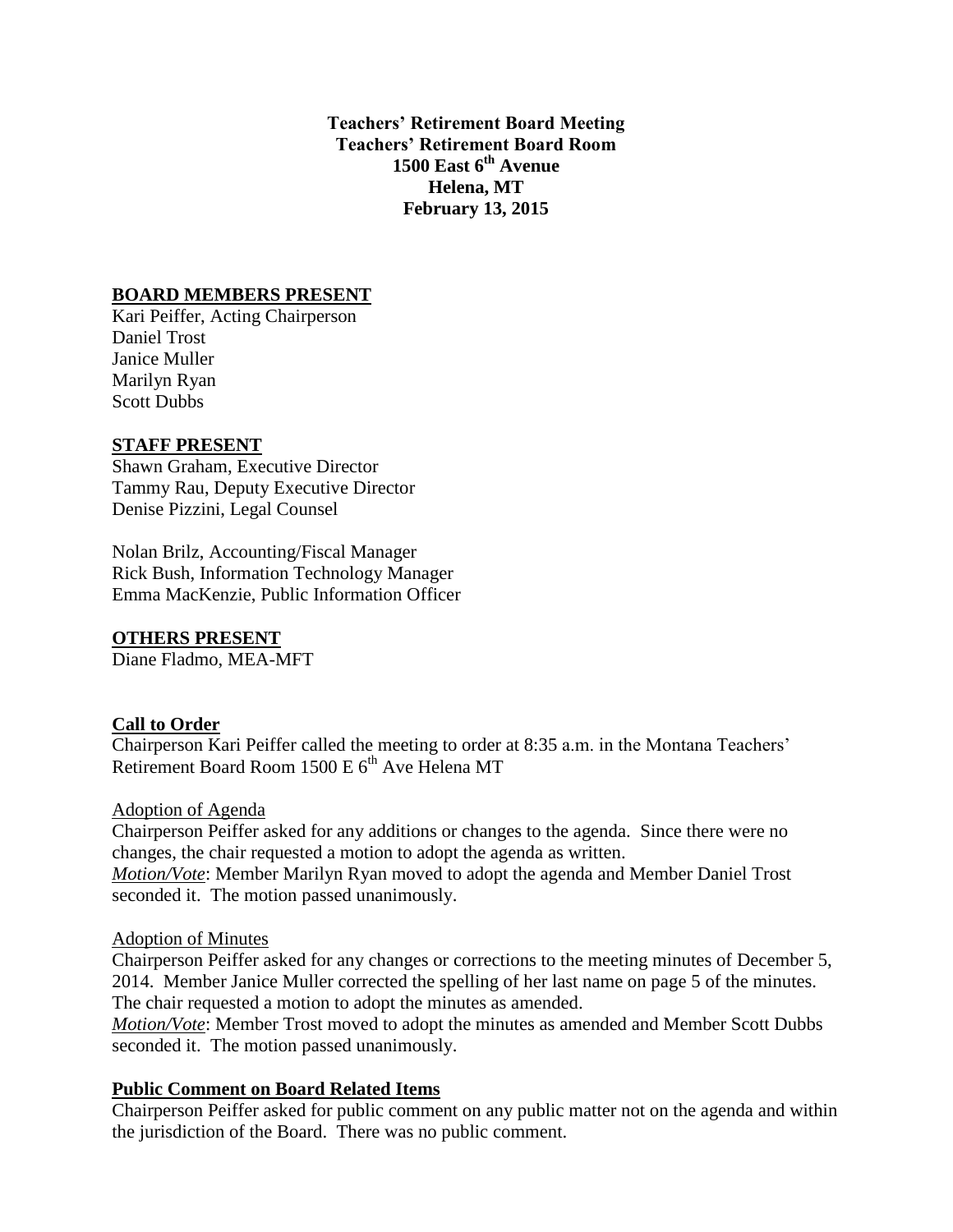## **Retirement Report**

Service Retirements, Adjustments, and Survivor Benefits

Executive Director Shawn Graham reviewed the February 2, 2015 report of Service Retirements, Adjustments, and Survivors Benefits.

## **Executive Director's Report**

### 2015 TRS Legislation

Mr. Graham stated the TRS bill for increasing the Montana University System contributions to TRS for their employees participating in the Montana University System Retirement Program (MUSRP) (House Bill 59) was tabled by the House State Administration Committee. He said the committee was concerned over possible tuition increases the supplemental contribution could generate.

Mr. Graham stated there would be a hearing today at 3 p.m. on the TRS Housekeeping bill (House Bill 85). He said the bill passed out of the House and is currently in the Senate. Mr. Graham did note that the amendment to strike Section 28 (Tier Two beneficiary benefits) failed in House State Administration Committee.

Mr. Graham reviewed other legislation that may impact TRS. He said he was working with the TRS Legislative Committee regarding House Bill 264 regarding the notification of retirement plan beneficiaries of a change in their status. Mr. Graham said the TRS Legislative Committee recommended that TRS oppose the bill.

Mr. Graham explained the impact of Senate Bill 124, which would require TRS to record board meetings in an audio or video format and post the recording on TRS' website. Mr. Graham said he expects the bill to pass. The Board discussed the bill's impact on TRS.

Mr. Graham explained Senate Bill 141 removes the sunset provision of §19-20-732, MCA (House Bill 363(2009)). The Senate passed the bill, and it is now in the House Education Committee. He said he expects the bill to pass.

Mr. Graham and Legal Counsel Denise Pizzini explained House Bill 408, which states the "contract" for new members of TRS (beginning January 1, 2016) could be changed up until the time of retirement, which would result in those members having no contract rights until they retired. Mr. Graham and Ms. Pizzini believe that if the bill were passed, it would likely violate a number of IRS qualification standards. The Board discussed the impact of the bill on TRS' IRS qualifications and the need to advocate at least for an amendment to allow the bill to be reviewed by the IRS prior to becoming effective.

The Board discussed other bill draft requests that could potentially impact TRS.

### **Administrative Business**

Nondiscrimination/Provision of Service Policy

Ms. Pizzini reviewed the revisions made to the policy based on the Board's recommendations following their initial review. Chairperson Peiffer asked for a motion to approve the policy. *Motion/Vote*: Member Dubbs moved to adopt the policy and Member Trost seconded it. The motion passed unanimously.

Revoke Sexual Harassment Policy and Equal Opportunity Policy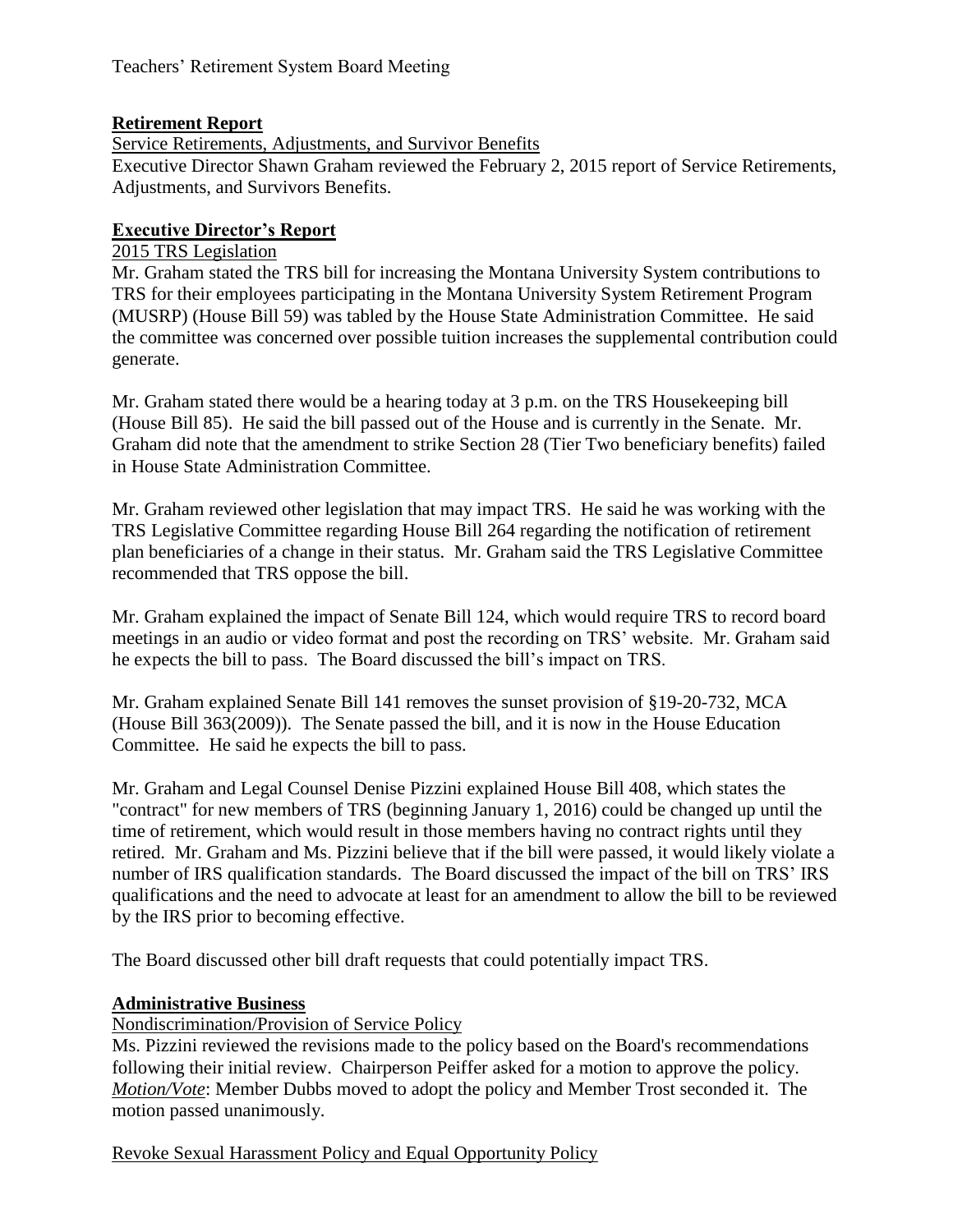Mr. Graham presented the request to revoke TRS's previous Sexual Harassment and Equal Opportunity policies, now that the issues covered by those policies are fully addressed in the Nondiscrimination/Provision of Service Policy.

*Motion/Vote*: Member Muller moved to revoke the policy and Member Ryan seconded it. The motion passed unanimously.

### Out of State Travel Authorization

Mr. Graham presented the request for Ms. Pizzini to attend the National Association of Public Pension Attorneys conference in Austin, Texas from June 23 through June 26, 2015. *Motion/Vote*: Member Ryan moved to approve the travel request and Member Trost seconded it. The motion passed unanimously.

## Investment Report

Member Ryan gave her update on the Board of Investments. She presented the Board of Investments' snapshot report as of December 31, 2014. She said the returns this year so far have not been as good as in the past couple of years due to an inconsistent market. The Board discussed the issues the Board of Investments is facing. Ms. Ryan also presented a report about the management fees the Board of Investments is paying.

## 2014 CAFR Report

Accounting/Fiscal Manager Nolan Brilz presented the completed 2014 CAFR report. Mr. Brilz said TRS received an unmodified opinion from the Legislative Audit Division. There was a delay in receiving the report due to delays from the Legislative Audit Division, likely caused by the Division's implementation of the new GASB 67 requirements. The Board discussed the report and the potential impact on employers of the upcoming apportionment of the net pension liability required by GASB 68.

### Financial Statements and Budget Reports

Accounting Manager, Nolan Brilz presented the financial statements, budget reports, and agency delinquency reports through January 31, 2015. The Board discussed the operating and M-Trust budgets. Mr. Brilz announced that Three Forks Public Schools had caught up their reports since the Delinquent Agency report was printed on February 3, 2015. He said Kalispell Public Schools, South Stacy Elementary, and Whitehall Public Schools have delinquent reports. He stated the new M-Trust system was a big help in tracking delinquent reports.

# Information Technology Status Report

Information Technology Manager Rick Bush presented the Information Technology Status report. Mr. Bush gave an update on the M-Trust project and hardware upgrades.

# Actuarial Peer Review

Mr. Graham gave a report on the actuarial peer review of Cavanaugh Macdonald Consulting, LLC. Gabriel, Roeder, Smith & Company was hired to do the peer review. Mr. Graham stated that this was the first peer review of Cavanaugh Macdonald since they were hired five years ago. Cavanaugh Macdonald has since given full test cases to Gabriel Roeder Smith. A conference call on the status of the peer review previously scheduled for this week has been postponed to the week of February 17, 2015.

### Audio Board Minutes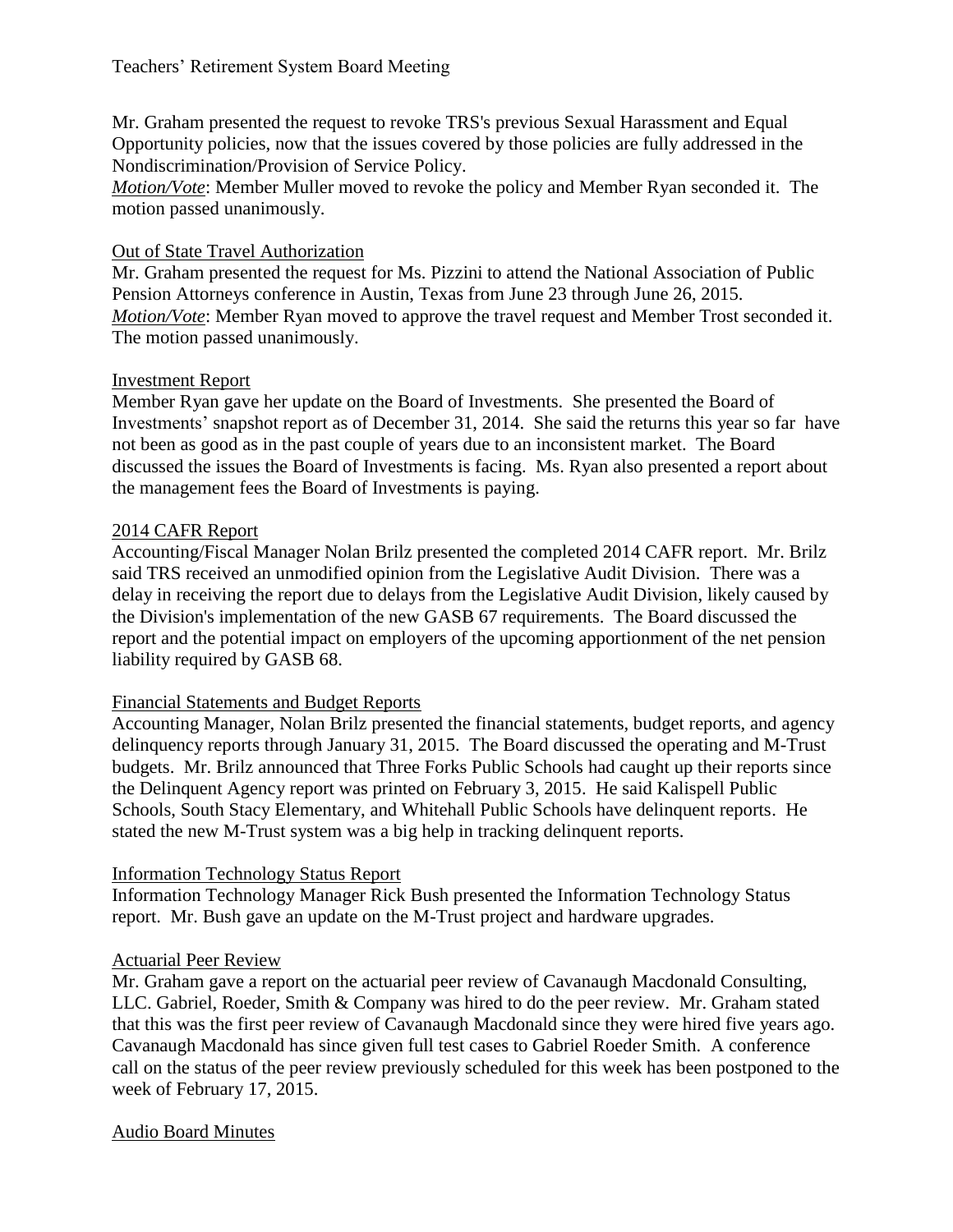Mr. Graham provided information regarding requirements for audio recordings of Board meetings to serve as the official minutes, if Senate Bill 124 passes. He indicated that current state law requires audio minutes to have a written component to provide certain information and must also include a log or time stamp. The Board discussed the requirements, recording options, and the need for written minutes if the bill passes.

## Estimate for Card Reader Access to the TRS Building

Mr. Graham presented the Board with the estimate to install card readers at the access points of the TRS building. Mr. Graham explained the card reader idea stemmed from a safety review by General Services Division and the access issues found in the safety review. The board discussed the options and voiced concerns about potential power and security issues. Following discussion, the Board directed Mr. Graham to move forward with the project.

# Staffing Update

Mr. Graham gave the board an update on staffing at TRS. Mr. Graham announced that Marjorie O'Rourke accepted the position of benefits specialist. Mr. Graham advised the board that the Executive Secretary position has been posted and the position will close on Monday, February 17, 2015. Mr. Graham announced that Jean Boucher has retired and Joyce Love is the new accounting specialist.

## Personnel Committee Recommendations

Chairperson Peiffer presented the Personnel Committee report on the performance appraisal of Mr. Graham. She said the Personnel Committee was very pleased with the performance of Mr. Graham and highlighted topics for future discussion.

# 2015 Meeting Dates

The Board confirmed the next regular meeting dates of May 15, 2015 and October 2, 2015. Mr. Graham indicated the actuaries will be at the October Board meeting. The Board agreed to have a summer work-session meeting on August 12, 2015. The December Board meeting date is tentatively scheduled for December 4, 2015.

# **Long Range Planning**

### Long Range Planning

Mr. Graham and the Board reviewed the updated 2014-2015 Strategic Planning Commitment Worksheet. The Board discussed several of the items on the worksheet and the impact of the new GASB requirements on several of the items.

In conjunction with the strategic planning discussion on information dissemination for members, Communication Manager, Emma MacKenzie, presented a draft of the new video series, TRS Advisor, and a new member handout for the Board's review.

# **Legal Counsel's Report**

### Summary of Legal Issues

Ms. Pizzini announced that the district court has not issued an order yet in the Edward Zabrocki matter.

Ms. Pizzini gave an update on the GABA lawsuit. She said oral arguments on cross-motions for summary judgment have been postponed from February 12, 2015 to March 5  $2015$  at 2 p.m. as